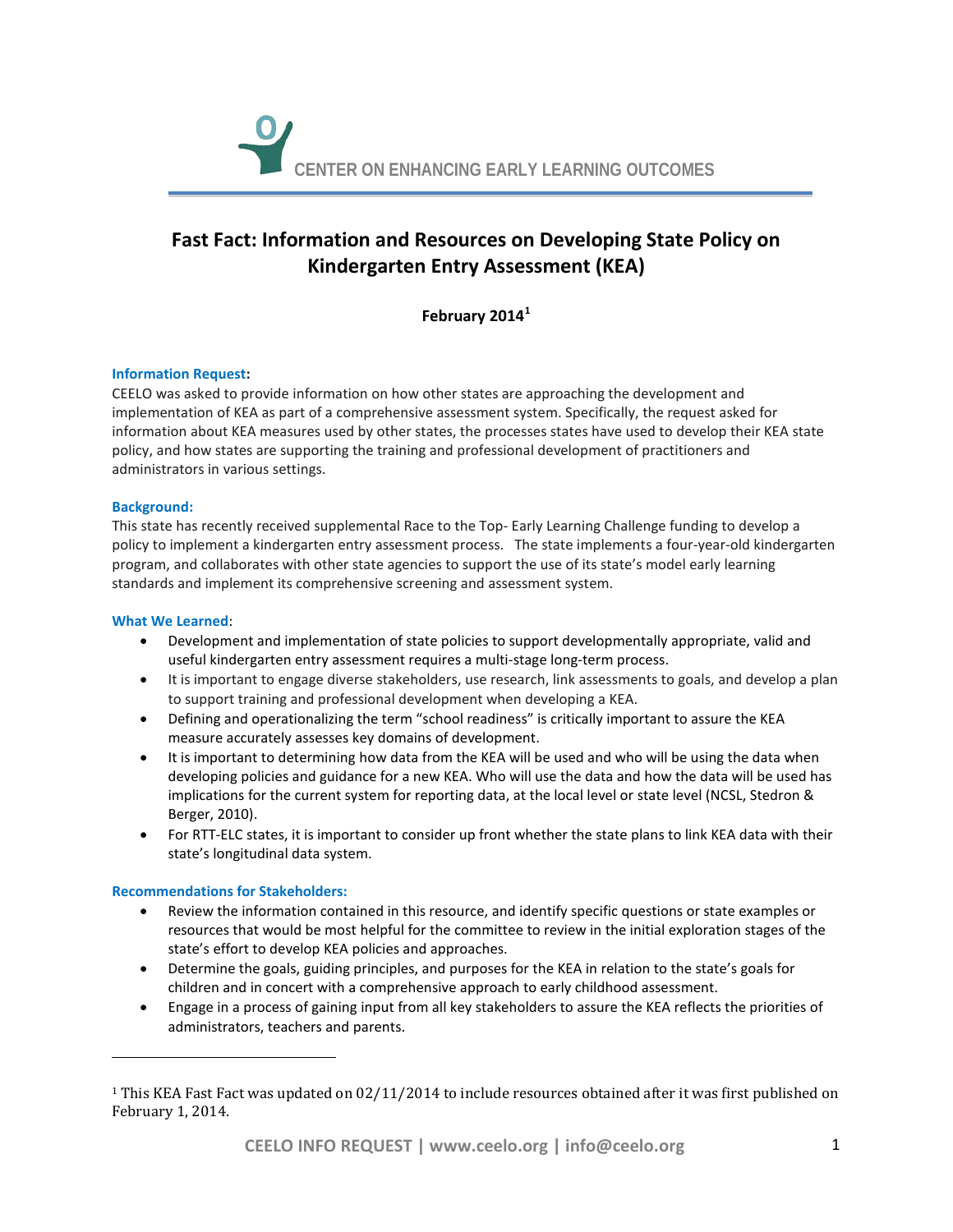- Review the validity and reliability of existing tools and consider the alignment of existing measures with the state's definition of school readiness after engaging in a process of gaining stakeholder buy-in of key definitions and domains. (CEELO can provide this information by request.)
- Assure professional development and supports are in place so that administrators, teachers, and parents can use KEA information to support children's development.

# **What We Did**

<span id="page-1-0"></span>j

To inform the state's early childhood leaders, CEELO reviewed existing definitions of kindergarten entry assessment (KEA). Next, we conducted online searches of state education agency websites to find current state policies on the development and implementation of a kindergarten entry assessment (KEA). We also performed secondary analysis of data reported in the 2013 State of Preschool Yearbook. In addition, we reviewed key documents produced by national organizations and states on the development and implementation of KEAs. Finally, we analyzed the findings to determine if key themes arose regarding the development and implementation of KEAs.

We used the definition of KEA provided by the U.S. Department of Education to refine our search to identify state policies around determining a single state-wide measure, conducted within the first few weeks/months of children's attendance in kindergarten, for the purpose of state-wide reporting and to inform instruction in kindergarten.

### **What is a Kindergarten Entrance Assessment?**

The U.S. Department of Education defines "Kindergarten Entry Assessment" as an assessment that:

- o Is administered to children during the first few months of their admission into kindergarten;
- o Covers all Essential Domains of School Readiness;
- $\circ$  Is used in conformance with the recommendations of the National Research Council<sup>1</sup> reports on early childhood; and
- o Is valid and reliable for its intended purposes and for the target populations and aligned to the Early Learning and Development Standards.

Federal guidance on the purpose of the assessment suggests that "results of the assessment should be used to inform efforts to close the school readiness gap at kindergarten entry, to inform instruction in the early elementary school grades, and to inform parents about their children's status and involve them in decisions about their children's education. This assessment should not be used to prevent children's entry into kindergarten or as a single measure for high-stakes decisions." The requirement for the KEA to be used to inform parents is new for the FY 2013 Competition, as is the prohibition of using the KEA as a single measure for high-stakes decisions.

### **How Many States Have Kindergarten Entry Assessments?**

A growing number of states are developing, piloting or implementation new kindergarten entry assessments, spurred by new legislation and new funding opportunities, (e.g. Race to the Top- Early Learning Challenge funding and Enhanced Assessment Grants). For example,

- o In 2010, just 7 states (Alaska, Connecticut, Florida, Hawaii, Maryland, Minnesota, and Vermont) collected KEA data for the purposes of aggregating data at the state level. $<sup>2</sup>$  $<sup>2</sup>$  $<sup>2</sup>$ </sup>
- o In 2012, 25 states required assessments during the kindergarten year. Of these, 12 reported assessing children at entry, 10 during the school year, and 3 at both at entry and during. Some states such as Iowa, Maine, Oklahoma, Vermont, and Wisconsin offer kindergarten for four-year olds but the NIEER Yearbook questions do not ask about these separately from the regular kindergarten.
- o In 2013, 34 states described plans for a KEA in their RTT-ELC applications; and 9 states that did not submit a RTT-ELC application have some type of KEA.

<sup>&</sup>lt;sup>2</sup> Daily, S., Burkhauser, M. & Halle, T. (2010). A review of school readiness practices in the States: Early Learning Guidelines and Assessments. *Early Childhood Highlights (Child Trends), 1(*3). Retrieved from: http://www.childtrends.org/wpcontent/uploads/2013/02/Child\_Trends-2010\_06\_18\_ECH\_SchoolReadiness.pdf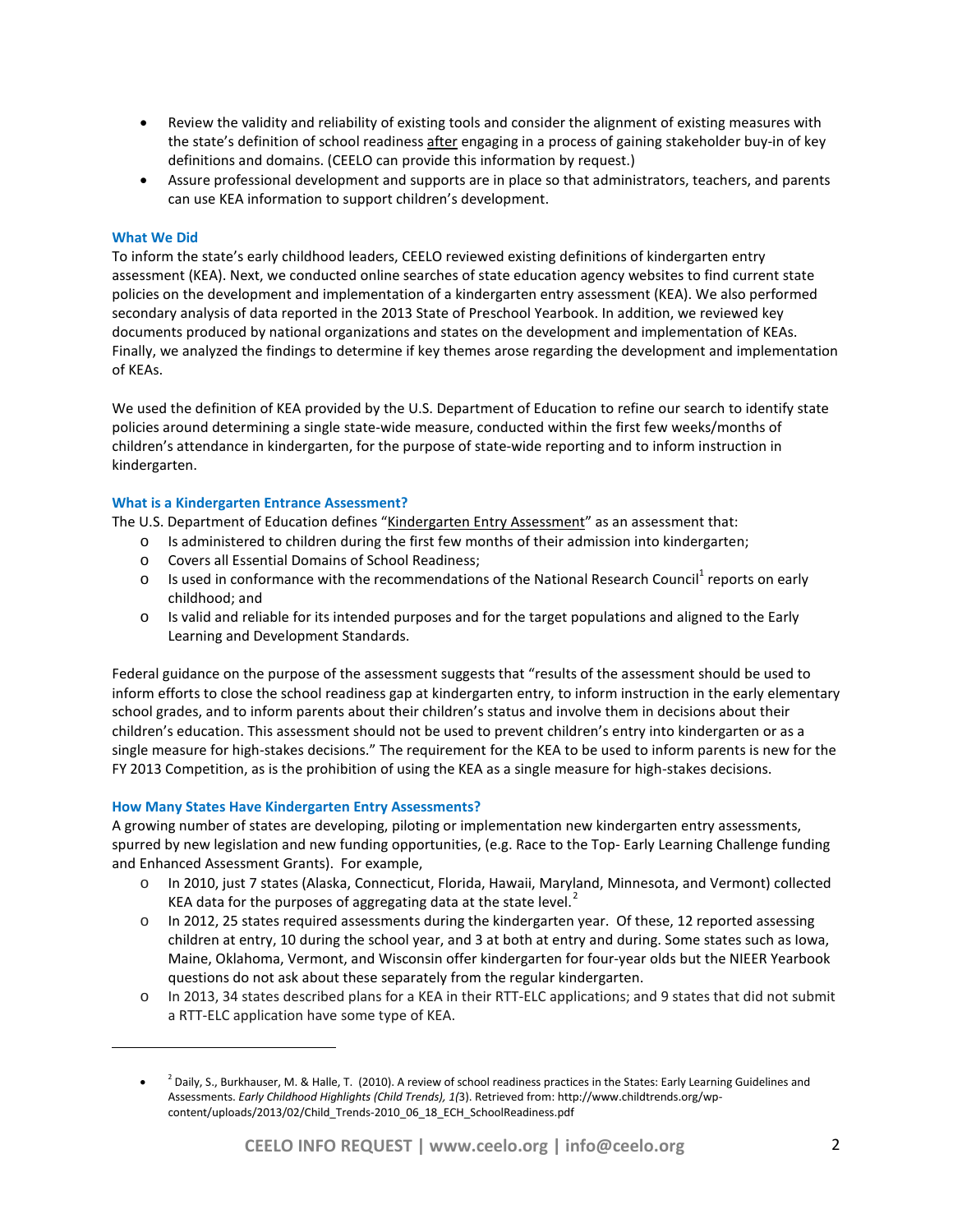- o Of the states that have a 4 year old Kindergarten program, as of the 2012 school year the following policies applied:
	- o IA the measure is locally determined, but the state provides Teaching Strategies Gold online, and about 85% of districts use TS Gold;
	- o VT Work Sampling System or Teaching Strategies Gold is used by most 4K programs;
	- o OK, ME and PA local decision; and
	- o SC no assessments are required.

### **State Policies and Resources**

j

**Table 1** provides updated information as of January 2014 on 33 State's policies and resources related to kindergarten entry assessments, including information on the results of pilot studies, estimation of costs, and types of professional development offered.<sup>[3](#page-2-0)</sup> The table includes the 18 states that recently received Enhanced Assessment Grant funding<sup>[4](#page-2-1)</sup> and additional states that are implementing new laws or new policies on kindergarten entry assessment. States are in varying stages of implementing kindergarten entry assessment policies:

- AZ, AR, NY for example are in the *exploration stage* of engaging stakeholders and conducting research;
- DC, DE, and NJ for example are in the *installation phase* of conducing pilots or vetting kindergarten/school readiness definitions;
- MD, VT, WV, CO, and CA for example are in the *initial or full implementation stages*, collecting data to report to state or local stakeholders, and implementing comprehensive professional development systems.

| <b>State</b> | State Kindergarten/KEA Home Page or KEA Reports                | <b>Additional Resources on Professional</b>     |
|--------------|----------------------------------------------------------------|-------------------------------------------------|
|              | (as available)                                                 | Development, Pilot Studies, and Other           |
|              |                                                                | information                                     |
| Arizona      | A report to the Arizona Department of Education from the       | Definition of School Readiness, vetting by      |
|              | Kindergarten Developmental Inventory Stakeholder               | stakeholders                                    |
|              | <b>Taskforce</b>                                               |                                                 |
| Arkansas     | Kindergarten Readiness Program Home Page                       | Arkansas recently revised their kindergarten    |
|              |                                                                | readiness indicators for parents. They are      |
|              |                                                                | exploring options for a KEA.                    |
| California   | <b>Desired Results Developmental Profile- School Readiness</b> | See also DRDP tech data system and online       |
|              |                                                                | professional development modules.               |
| Colorado     | <b>School Readiness Home Page</b>                              | <b>School Readiness Assessment Guidance for</b> |
|              |                                                                | Kindergarten, includes individual school        |
|              |                                                                | readiness plans                                 |
| D.C.         | Kindergarten-Entry Assessment (KEA) 2013-2014 Pilot            |                                                 |
|              | <b>Home Page</b>                                               |                                                 |
| Delaware     | <b>Delaware Early Learner Survey</b>                           | Delaware Kindergarten Readiness Pilot Study:    |
|              |                                                                | Results from a Statewide Survey of Kindergarten |
|              |                                                                | <b>Teachers</b>                                 |
|              |                                                                | Kindergarten Readiness: An Overview of          |
|              |                                                                | <b>Components</b>                               |
| Florida      | Florida Kindergarten Readiness Screener (FLKRS) Home           |                                                 |

**TABLE 1 State Information on Kindergarten Entry Assessment Policies and Resources**

<span id="page-2-0"></span><sup>&</sup>lt;sup>3</sup> Information was accessed through an online search and has not been reviewed by the state. Additional states may also be in the process of developing KEA policies but information was not available on line.

<span id="page-2-1"></span> $^4$  The following states recently received funding through the Enhanced Assessment Grants program to develop comprehensive K-3<sup>rd</sup> grade assessment systems. The **North Carolina** consortium includes **Arizona, Delaware, Iowa, Maine, North Dakota, Oregon, Rhode Island, Washington DC** and S**outh Carolina** as a collaborating state. The **Maryland** consortium includes **Connecticut, Indiana, Massachusetts, Michigan, Nevada and Ohio** to develop a KEA and aligned formative assessments. **Texas** will implement the Texas Kindergarten Entry Assessment System (TX-KEA).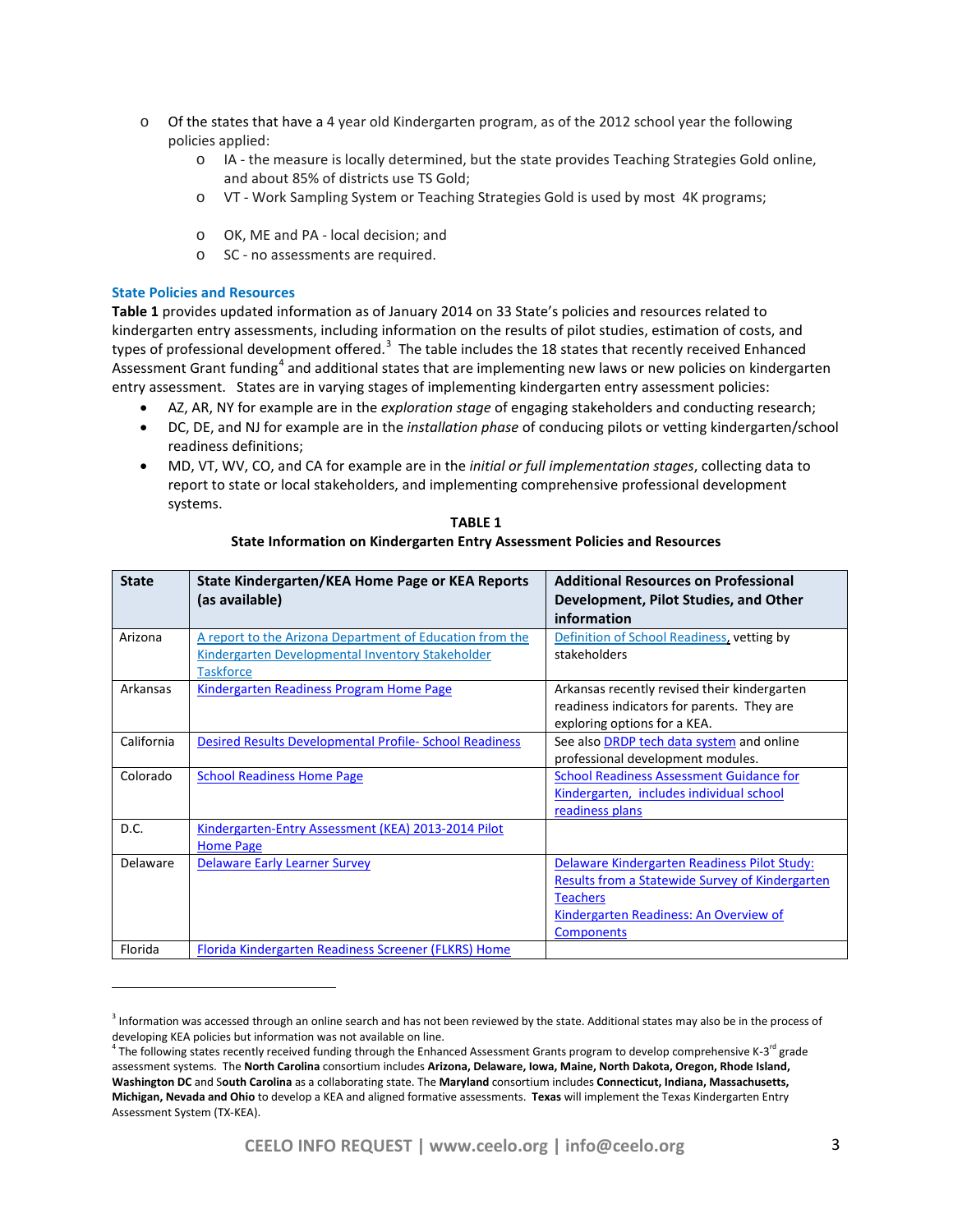| <b>State</b> | State Kindergarten/KEA Home Page or KEA Reports              | <b>Additional Resources on Professional</b>                                           |
|--------------|--------------------------------------------------------------|---------------------------------------------------------------------------------------|
|              | (as available)                                               | Development, Pilot Studies, and Other                                                 |
|              |                                                              | information                                                                           |
|              | Page                                                         |                                                                                       |
|              | Georgia Kindergarten Inventory of Developing Skills Home     |                                                                                       |
| Georgia      |                                                              |                                                                                       |
|              | Page                                                         |                                                                                       |
|              |                                                              |                                                                                       |
|              |                                                              |                                                                                       |
|              |                                                              |                                                                                       |
| Hawaii       | Hawaii State School Readiness Assessment (HSSRA)             | Hawaii is revising the HSSRA. They piloted TS Gold                                    |
|              |                                                              | in the 2013-2014 school year with 140 teachers,                                       |
|              |                                                              | and offered training to kindergarten teachers and                                     |
|              |                                                              | administrators. KEA legislation to expand the                                         |
|              |                                                              | pilot is currently before the legislature.                                            |
|              |                                                              | See video of teachers and principals on the                                           |
|              |                                                              | impact of the pilot.                                                                  |
| Illinois     | <b>Kindergarten Corner Home Page</b>                         | Illinois Kindergarten Individual Development                                          |
|              |                                                              | <b>Survey</b>                                                                         |
|              |                                                              | A New Beginning: The Illinois Kindergarten                                            |
|              |                                                              | <b>Individual Development Survey</b>                                                  |
| lowa         | <b>Task Force on Early Childhood Assessment</b>              |                                                                                       |
| Kentucky     | <b>Common Kindergarten Entry Screener Home Page</b>          |                                                                                       |
| Louisiana    | <b>Early Childhood Home Page</b>                             | <b>Training on Birth to Kindergarten Entry</b>                                        |
|              |                                                              | <b>Assessment Tool- Teaching Strategies Gold</b>                                      |
| Maryland     | <b>Maryland Model for School Readiness Home Page</b>         |                                                                                       |
| Massachu     | <b>Massachusetts Kindergarten Entry Assessment (MKEA)</b>    | Readiness Centers in each region support                                              |
| setts        |                                                              | information and professional learning                                                 |
|              |                                                              | communities in implementing the MKEA                                                  |
| Michigan     | <b>Kindergarten Entry Assessment Home Page</b>               | <b>KRA frequently asked questions</b>                                                 |
| Minnesot     | <b>School Readiness/Kindergarten Home Page</b>               |                                                                                       |
| a            |                                                              |                                                                                       |
| Missouri     | <b>School Readiness Home Page</b>                            | Results of the pilot study, including cost                                            |
|              |                                                              | information is available at-                                                          |
|              |                                                              | http://dese.mo.gov/stateboard/meetings/June/                                          |
|              |                                                              | documents/ec-assessment-pilot.pdf                                                     |
| Nevada       | Nevada Early Childhood Advisory Council, Silver State KIDS   |                                                                                       |
|              | (Kindergarten Inventory of Development Statewide)            |                                                                                       |
| New          | Division of Early Childhood Education, Kindergarten          | <b>KEA Implementation Pilot Proposal</b>                                              |
| Jersey       |                                                              |                                                                                       |
| <b>New</b>   | New Mexico Early Learning Guidelines: Birth through          | New Mexico has issued an RFP to identify a                                            |
| Mexico       | <b>Kindergarten</b>                                          | vendor to develop a KEA based on the                                                  |
|              |                                                              | observation rubrics in their ELGs.                                                    |
| New York     | <b>Regents Approve Development of Kindergarten Readiness</b> |                                                                                       |
|              | Tool for Use in 2014-15 School Year                          |                                                                                       |
| North        | North Carolina Ready to Achieve Kindergarten Entry           | North Carolina Ready to Achieve Guidebook for                                         |
| Carolina     | <b>Assessment Process</b>                                    | K-3 <sup>rd</sup> grade literacy (KEA is element of this law)                         |
| North        | <b>Kindergarten Entry Assessment Consortium</b>              | SRI designing                                                                         |
| Dakota       |                                                              | assessment: http://www.dpi.state.nd.us/EarlyChil                                      |
|              |                                                              | dhoodEduc/project.pdf                                                                 |
| Ohio         | Kindergarten Readiness Assessment-Literacy (KRA-L) Home      |                                                                                       |
|              | Page                                                         |                                                                                       |
| Oregon       | <b>Kindergarten Assessment Home Page</b>                     | Oregon Kindergarten Assessment (OKA)                                                  |
| Pennsylva    | The 2012 Pennsylvania Kindergarten Entry Inventory Pilot     | Specifications, 2013-2014 school year<br>Pennsylvania Office of Child Development and |
| nia          | Report, May 2013                                             | <b>Early Learning</b>                                                                 |
|              |                                                              |                                                                                       |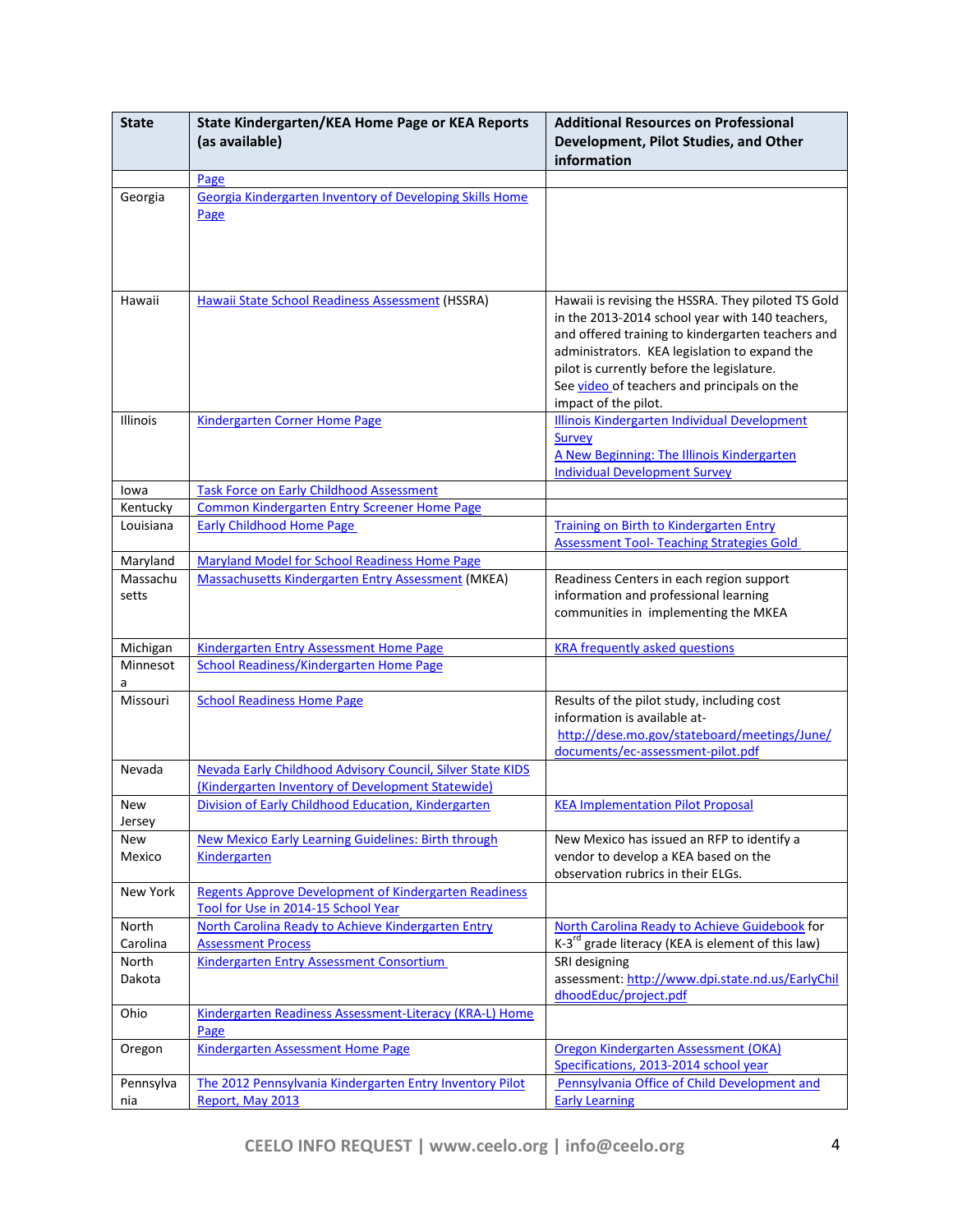| <b>State</b>  | State Kindergarten/KEA Home Page or KEA Reports<br>(as available) | <b>Additional Resources on Professional</b><br>Development, Pilot Studies, and Other<br>information |
|---------------|-------------------------------------------------------------------|-----------------------------------------------------------------------------------------------------|
| Rhode         | <b>Early Childhood Assessment</b>                                 | <b>Early Learning Standards &amp; Assessment</b>                                                    |
| Island        |                                                                   | <b>Subcommittee Home Page</b>                                                                       |
| Texas         | <b>Texas Kindergarten Reading Assessment Program</b>              | Texas has received an Enhanced Assessment                                                           |
|               |                                                                   | Grant and will be revised the kindergarten                                                          |
|               |                                                                   | reading assessment to develop a kindergarten                                                        |
|               |                                                                   | entry assessment.                                                                                   |
| Utah          | Kindergarten Assessment Home Page                                 |                                                                                                     |
| Vermont       | <b>Early Education: Kindergarten Readiness</b>                    |                                                                                                     |
| Washingt      | <b>Kindergarten Inventory of Developing Skills</b>                | See, WaKIDS: Washington State's KEA Process                                                         |
| <sub>on</sub> |                                                                   |                                                                                                     |
| West          | <b>West Virginia School Readiness Profile 2012</b>                | SR Profiles include data by county on access,                                                       |
| Virginia      |                                                                   | enrollment, and health; child outcomes data on                                                      |
|               |                                                                   | PreK children using the Early Learning Scale on 10                                                  |
|               |                                                                   | domains is reported at 3 points in the year. WV is                                                  |
|               |                                                                   | developing a Kindergarten Entry Assessment.                                                         |

# **What Assessment Tools Do States Require School Districts to Use?**

There is variability in the assessment instruments used, how data are used, and areas of children's learning that are assessed. State kindergarten assessment policy is currently in flux, and therefore current national data on the assessments tools that states are requiring for kindergarten entry assessments (that meets the federal definition) in the 2014 school year is not available at this time. An analysis of NIEER Yearbook data from the 2011-2012 school year found that of the states that had a kindergarten assessment policy, the most common policy was to allow localities to determine the measure (12 states) followed by a policy that required the use of state-developed assessments (7). Required kindergarten assessment/screening instruments included DIBELS (required by 5 states), PALS (required by 2 states) and Brigance (required by 2 states). Three states reported a variety of instruments from which localities could choose. This information though cannot be interpreted as required for kindergarten entry assessments, as defined by the U.S. Department of Education.

### **How Do State's Approach Developing a Kindergarten Entry Assessment Policy?**

Most states have engaged local stakeholders in the development of the KEA policy, often establishing advisory committees or workgroups to inform state policy. These workgroups have reviewed the research, conducted surveys, focus groups and informant interviews of teachers, school districts, and parents, and often, issued a report of findings and recommendations. Most states have developed an extended timeline to pilot the instrument(s), provide training, collect data, and determine the final implementation plan. Generally, states either *adopt* a commercially available or state developed tool, *adapt* a commercial tool or state developed tool, and a few are *creating new* tools. See **Appendix A** for a checklist of considerations on developing a state tool, adopting a commercial tool, or modifying a commercial tool.

Below we briefly describe the approaches and lessons learned by selected states to develop a kindergarten entrance assessment policy, including the identification of one or more required tools, involvement of stakeholders, training of teachers, professional development, and estimating costs. These resources will be invaluable to states as they begin their process specific to the state's goals and context. (See **Table 1** for links to relevant websites for further information.)

### **California- State Developed Assessment**

California developed the Desired Results Developmental Profile- School Readiness (DRDP-SR) to align to the formative assessment measure, the Desired Results Developmental Profile- preschool (DRDP-PS), which it has required of publicly funded preschool programs for many years. They have also developed a web-based data entry and online professional development portal, DRDPtech. The data system has multiple functions including preparing reports for teachers and allows child records to follow children between schools or districts. The materials and resources are available in English and Spanish.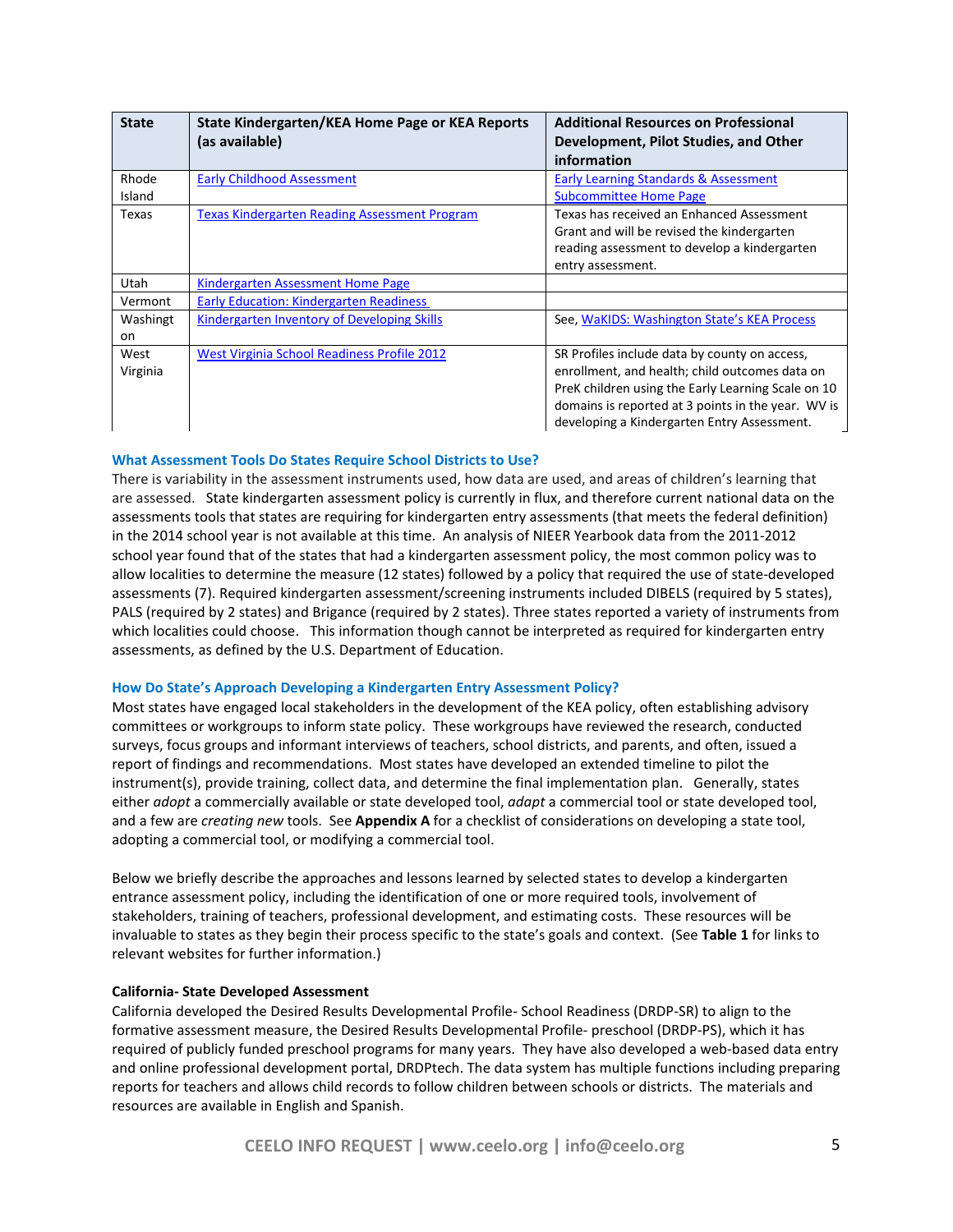# **Delaware - Modified Commercial Assessment**

Delaware developed the "Early Learner Survey" (ELS) based on Teaching Strategies Gold customized for use in Delaware. The KEA was authorized by House Bill 317, which required kindergarten children to be assessed in five Domains of Learning within 30 days of kindergarten entry. Statewide implementation will be completed by 2015 with all teachers, from start-up year in 2012-13. Delaware stakeholders reported the following "lessons learned" from the roll-out of the ELS.

- Teacher, district and union partnership were key as part of Delaware's strategy for both design and implementation, with active engagement.
- Tool revisions (lessening number of items) are underway, with ongoing attention to validity so that our more manageable tool is still valid and reliable
- Teaching Strategies, Inc. is creating Delaware-specific online version and teacher manual
- Significant focus on professional development and support for teachers with Delaware specific resource tools, including a resource kit and supplementary guide for teachers' use during the implementation phase, inter-rater reliability training, and selected teachers within each district to offer technical assistance
- Statewide Kindergarten Conference with teacher and administrator tracks that will focus on the whole child and ways in which to design instruction and assessment strategies to support the whole child
- Strategies to inform districts about how they can phase out existing assessments to maximize impact and efficiency
- Family engagement important to the initiative and phased-in starting in 13-14. Plan to be finalized within the next 60 days
- Building connection with formative child assessment through Delaware Stars, the QRIS, where we will offer the tool to the Stars programs for their use with infants, toddlers and preschoolers

## **Florida- Adapted Commercial Assessments**

The Florida Kindergarten Readiness Screener (FLKRS), composed of FAIR and ECHO assessments, is administered annually to all kindergarteners in public schools and to all available kindergarteners attending nonpublic schools as a state assessment by the Department of Education. Results of children participating in VPK are compared to those who have not participated in the program. Florida's VPK program is reviewed annually as part of the legislative appropriation process.

# **Georgia- Modified Commercial Assessment**

Georgia's Pre-K Child Assessment, used statewide, is modified from the Work Sampling System. For the 2011-2012 school year, the online version was used for approximately 45,540 children, more than half of children enrolled in the state-funded pre-K program. Georgia's Department of Education developed a specific instrument for kindergarten assessment (GKIDS), similar to Work Sampling System, which is administered throughout the kindergarten year.

### **Illinois- Modifying CA's DRDP-SR**

The Illinois Kindergarten Readiness Assessment Stakeholder Committee submitted a report in 2011 to the State Board of Education outlining the research and recommendations for the Illinois Kindergarten Individual Development Survey (IL KIDS Initiative). The report reviewed the research and established eight priorities for IL's KIDS. The report made a number of recommendations, including adapting an available instrument (and aligning it with the states early learning standards) through a request for proposal process, establishing a timeline for piloting and implementation, offering training, and communicating with stakeholders. As a result of the pilot, IL chose to adopt California's Desired Results Developmental Profile- School Readiness version, and engaged in a memorandum of agreement with CA to implement and eventually adapt the DRDP as the IL KIDS. The IL KIDS is a formative assessment tool, with assessments occurring three times during the kindergarten year, across multiple domains. Teachers and administrators attend a two-day training and online training is available through a web-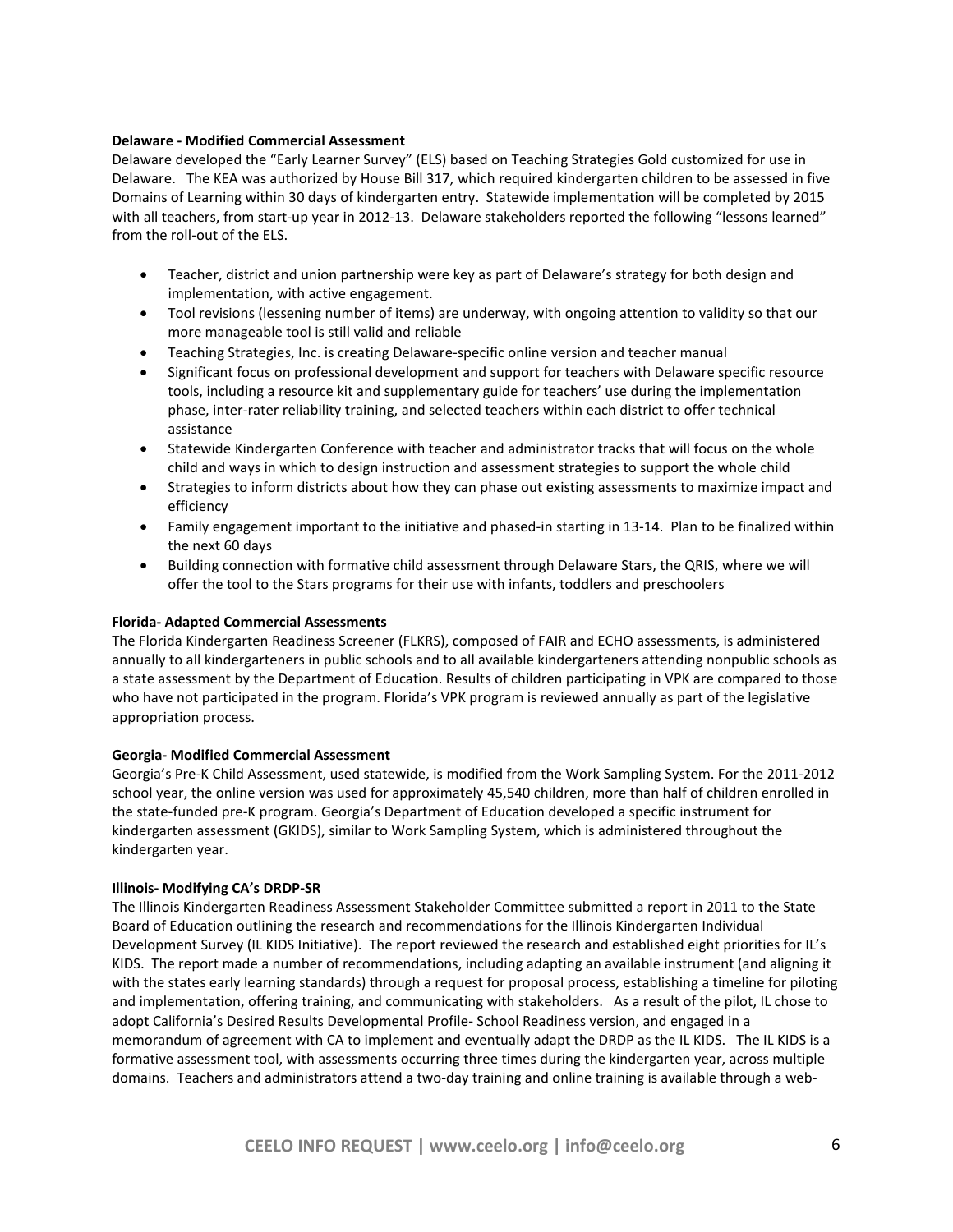portal (DRDPtech). Certified coaches also attend on-going training. Data collected through KIDS is linked to the statewide longitudinal data system.

#### **Louisiana- Adopted Commercial Assessment**

Legislation passed in 2011 requires Louisiana districts to move toward the use of a single kindergarten assessment, Developing Skills Checklist (DSC). The original timeline for implementation was 2014-2015, but funds were available to purchase tools and training on the DSC so that it could be used for the 2012-2013 school year. Individual providers may supplement DSC with Brigance, DSC, DRA, DIBELS, DIAL, Chicago, ESI-R, Screening Test for Education Prerequisite Skills (STEPS), or the Miller Assessment for Preschoolers for kindergarten assessment instruments. Additionally, seven targeted districts piloted the LA DOE Student Performance Checklist in 2011-2012. This checklist is aligned with 12 of the prekindergarten standards that are aligned to the Kindergarten Common Core State Standards.

#### **Maryland--Developing New Assessment**

Maryland and Ohio, with both RTT-ELC and Enhanced Assessment Grant funds, are developing a comprehensive assessment system for children birth through  $3^{rd}$  grade that includes a kindergarten entry assessment, formative assessments (36-72 months), and recommended developmental screening instruments. These three components are being developed and will be supported by a statewide technology infrastructure for both online reporting and eventually will be used to deliver assessment items electronically, and an on-line professional development system. Professional development is embedded in the technology support for the KEA and includes embedded professional development recommendations, including direct links to specific, contextual guidance to support KEA assessment delivery and classroom instruction, a comprehensive series of online PD modules and resources; and the use of simulation software to familiarize teachers with the KEA protocols and technology.

#### **Missouri - Adopting CA DRDP-SR**

Missouri conducted a pilot in 2012-13 to choose an assessment for use in preschool programs (including state Pre-K, community-based, home-based programs, Head Starts, Title I programs) and kindergartens for both formative and summative purposes, including measuring status at kindergarten entry. These assessment results are meant to be used by: (a) teachers to guide individual and group instruction; (b) administrators to monitor class, program, and building achievement; (c) parents interested in examining achievement information across time; and (d) policy makers and researchers to answer crucial policy questions. Based on review of relevant research and position statements, existing instruments, other state systems, and input from a statewide stakeholder meeting, three instruments were chosen to pilot: Brigance's *Inventory of Early Development II Standardized* (IED-II)*,* the *Desired Results Developmental Profile* (DRDP), and *Teaching Strategies GOLD*.

Stratified random sampling (based on region, program type, and classroom poverty level) was used to assign teachers and classrooms to instrument group. A total of 62 classrooms participated throughout the pilot: 20 for IED-II, 18 for DRDP, and 24 for GOLD. Participants were trained during the summer of 2012 and were asked to assess all children in their classrooms two to three times (beginning, middle, end of year) during the pilot. Participants were surveyed three times: after training; after the first assessment checkpoint (October 31, 2012); and after the final assessment checkpoint (April 30, 2013).

Based on the data from the surveys—as well as other considerations, including alignment with Missouri's Early Learning Standards and cost—the Early Childhood Assessment Pilot Steering Committee determined that the *Desired Results Developmental Profile* (DRDP) would be the tool recommended to the Commissioner and the State Board of Education based on the pilot. The State Board of Education subsequently has adopted the DRDP as the DESE-recommended tool for use with children birth through kindergarten.

#### **North Carolina -- Creating a New Assessment**

North Carolina is leading a consortium of 10 states with funding from the EAG. This will build on the development of a comprehensive assessment system, as part of its RTT-ELC grant and required by a new K-3<sup>rd</sup> grade literacy law (Read to Achieve). The Office of Early Learning within the NC Department of Public Instruction will lead the development of a K-3 formative assessment that includes a Kindergarten Entry Assessment Process. This process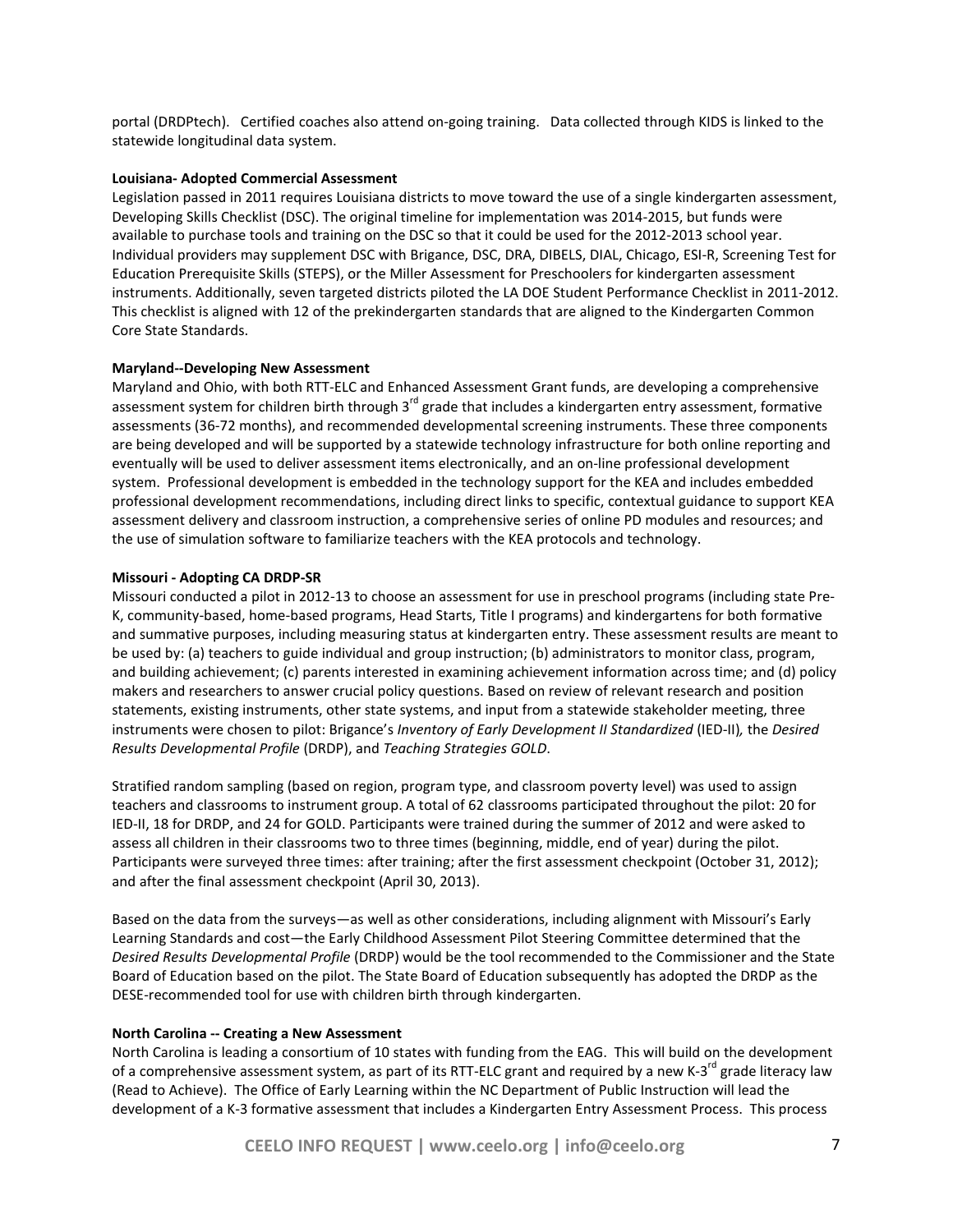will gather data within the first 60 days of kindergarten, which will generate a Child Profile and be entered into the state's longitudinal data system. This Child Profile will also serve as the baseline for the broader K-3 assessment.

The K-3 Assessment will capture the wealth of knowledge about each child from families, service providers, school personnel, community members and teachers. This assessment will build upon the foundation set in the earlier years by emphasizing all five domains of development and learning, thus providing K-3 teachers a more complete picture of the whole child. Recently, the State Superintendent June Atkinson convened a "think tank" consisting of 22 educational experts to inform this work. The panel is exploring what is critical to assess within multiple domains of learning and development and how these areas can be appropriately and efficiently assessed in the early grades beginning at kindergarten entry. The group's recommendations will be used to craft the assessment. The goal is to create more that measurements. Instead, each child's assessment will guide daily instructional practices tailored to that child's needs.

#### **Oregon- Composite Commercial Assessment**

In 2012 legislation was passed to develop a new kindergarten entry assessment. The Early Learning Council (ELC) and the Department of Education engaged a broad range of stakeholders to develop the plan for determining and piloting the Oregon Kindergarten Assessment (OKA). The ELC surveyed school districts, conducted focus groups, and identified pilot sites. They also recommended the KRA incorporate a composite of the Child Behavior Rating Scale and the easy CBM math and literacy measures, based on considerations of alignment to their goals and standards, costs, and teacher/administrator time for training.

#### **Pennsylvania- Created New Assessment**

Pennsylvania's work to develop a kindergarten entry assessment began with the development of a continuum of early learning standards. These standards start with infant-toddler, and maintain alignment through prekindergarten, kindergarten, and grades 1 and 2, and link to Pennsylvania's grade 3 academic standards. The state selected 18 key standards from four key learning areas were identified as indicators of student progress that were most important for determining kindergarten readiness. The Common Core Standards, which were adopted by Pennsylvania's State Board of Education on July 1, 2010, were also incorporated.

The Pennsylvania's Office of Child Development and Early Learning (OCDEL) convened stakeholder workgroups to develop recommendations for an instrument that could be used in a pilot study to determine the status of children as they enter kindergarten. Invited participants included kindergarten teachers, preschool and Head Start personnel, administrators, and content specialists in math and literacy, all from within the state. Workgroup participants reviewed the Learning Standards and the Common Core Standards to develop definitions of skill levels for select learning standards in the following key learning areas: Social and Emotional, Language and Literacy, Mathematical Thinking, and Approaches to Learning (SELMA). The workgroup provided examples and a set of indicators for each skill level. These were used to develop a kindergarten entry teacher observation tool and a series of supporting documents for recording, tracking, and summarizing individual and class outcomes.

A relatively small group of individuals (44) gave feedback surveys and 37 participants participated in conference calls. This group recommended further reducing the number of indicators to: 1) those most predictive of later school success and most easily measured at kindergarten entry, 2) Collect data earlier in the school year (end of September/beginning of October) to provide a balance between conducting an authentic measure and providing a true snapshot of skills at kindergarten entry. 3) Clearly indicate on the reporting form what was observed and not yet observed. OCDEL revised the Kindergarten Entry Inventory (KEI), is continuing to expand implementation, with state-wide implementation expected in SY2016.

#### **Washington - Adopted Commercial Assessment**

The Washington Department of Early Learning contracted with SRI International to conduct research to make recommendations to the legislature for a statewide kindergarten assessment process. The report, completed in 2008 defined a kindergarten assessment process, conducted a local survey of districts and a survey of teachers, solicited input from Tribes, and proposed a draft implementation plan. In 2011, the legislature appropriated funds, and private funds supported the implementation of three components of the kindergarten assessment process,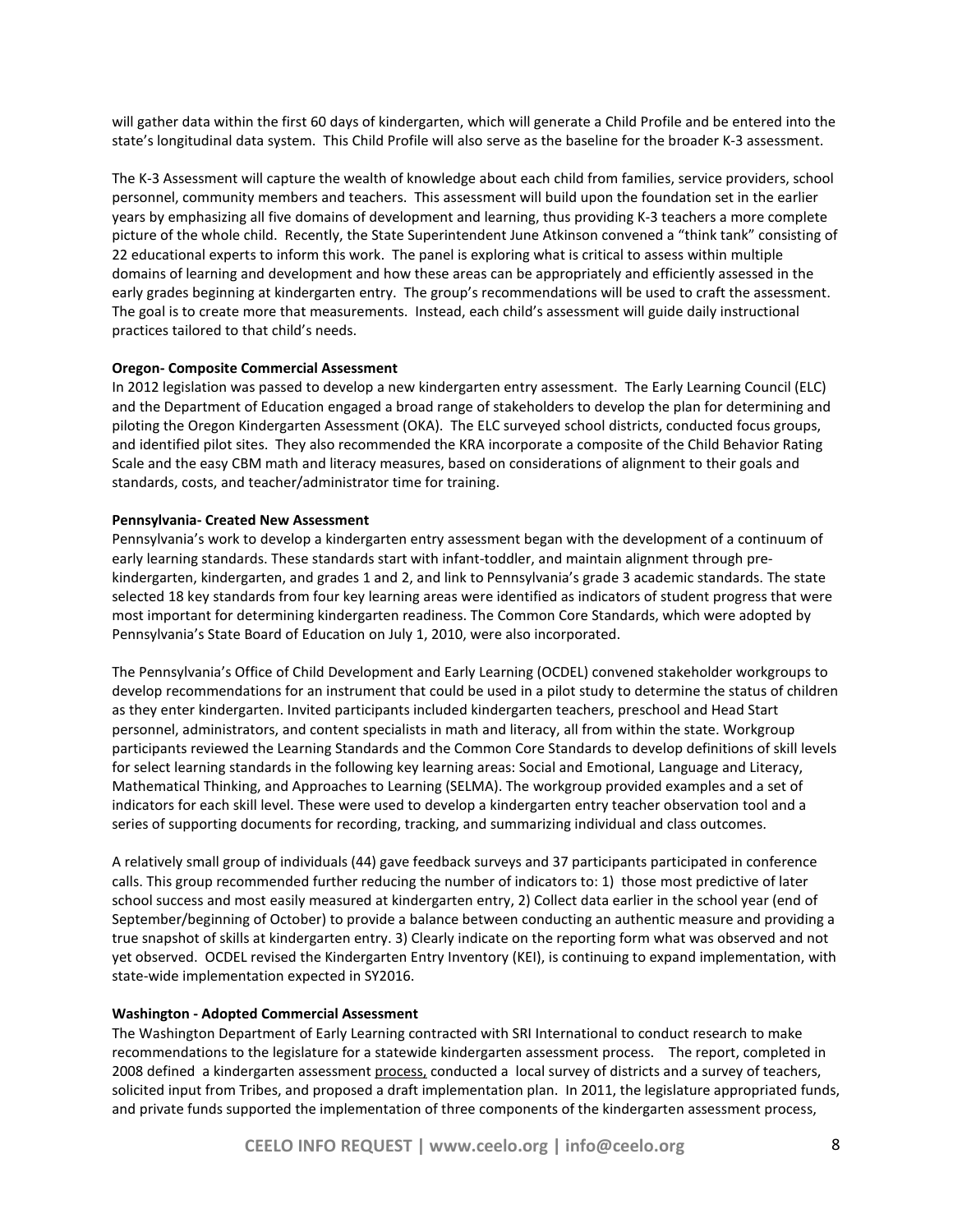these are:

1- Family connection-- teachers meet with families one on one at the beginning of the kindergarten year

2- Early Learning Collaboration-- EC teachers and K teachers meet

3- Whole Child Inventory- piloted three tools (TS Gold, Work Sampling System, Developmental Skills Checklist)

Based on the pilot, TS Gold was selected as the assessment instrument. In the fall 2012, the Washington Kindergarten Inventory of Developing Skills (WAKIDS) was mandatory in state-funded full-day kindergarten and voluntary in other schools.

# **Additional Resources**

Build Initiative:

- [Top Ten Recommendations for State Leaders Implementing Kindergarten Entry Assessments](http://www.buildinitiative.org/WhatsNew/ViewArticle/tabid/96/ArticleId/588/Top-10-Recommendations-for-Implementing-KEA.aspx)
- [Kindergarten Entry Assessment: Discussion Guide 2013](http://www.buildinitiative.org/WhatsNew/ViewArticle/tabid/96/ArticleId/662/Kindergarten-Entry-Assessment-Discussion-Guide-2013.aspx)
- [Families Know Best](http://www.buildinitiative.org/Portals/0/Uploads/Documents/FamilyKnowsBest.pdf)

Council of Chief State School Officers' [Kindergarten Assessment Position Paper](http://www.ccsso.org/Documents/CCSSO_K-Assessment_Final_7-12-11.pdf)

Early Learning Challenge Collaborative- Kindergarten Entry Assessments- KEA <http://www.elccollaborative.org/assessment/77-kindergarten-entry-assessment.html>

Education Commission of the States: 50 State Analysis [Kindergarten Readiness Assessments, January 2013](http://ecs.force.com/mbdata/mbquestU?SID=a0i70000004J3cq&rep=Kq07&Q=Q3201)

National Association for the Education of Young Children, Developing Kindergarten Readiness and Other Large [Scale Assessments](http://www.naeyc.org/resources/research/kreadinessassessment)

National Institute for Early Education Research Assessment Resources at<http://nieer.org/research/assessment>

National Conference of State Legislators (NCSL)[, State Approaches to School Readiness](http://www.ncsl.org/documents/Educ/KindergartenAssessment.pdf) Assessment, updated [August 2010.](http://www.ncsl.org/documents/Educ/KindergartenAssessment.pdf)